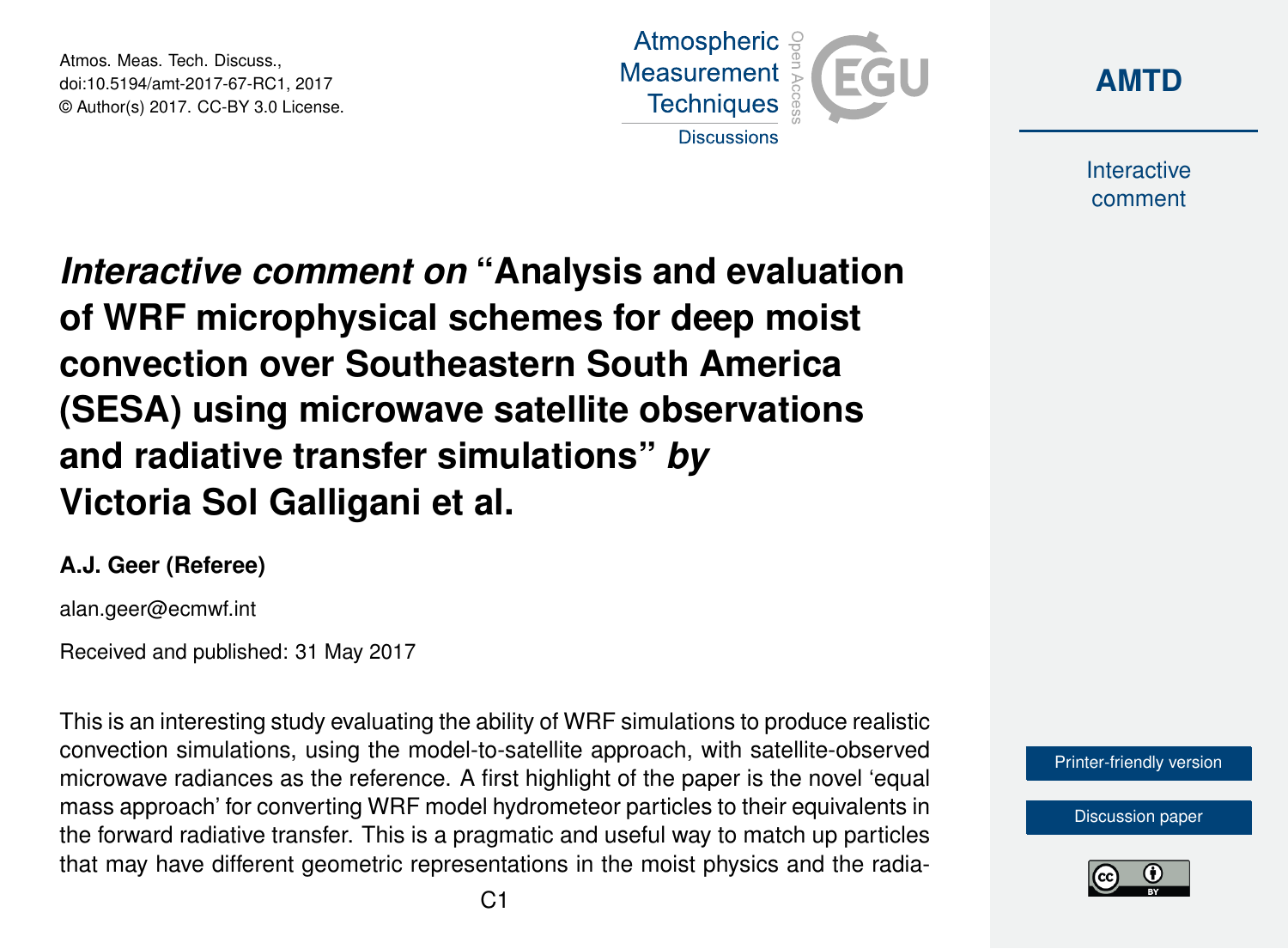tive transfer. A second highlight is the evaluation of the WRF microphysics schemes, indicating substantial differences between WSM6/WDM6 and Thompson microphysics schemes. The manuscript is generally fit for publication, but there a few main points for the authors to consider:

1) In the introduction, or at the end of section 2.2, it would be good to survey all previous validation of the WRF microphysics and to summarise any known issues.

2) A minor but repeated issue (e.g. lines 142-144; lines 468, 478, 495) is the attribution of brightness temperature (TB) depressions at low frequencies (e.g. 85 GHz or less) uniquely to scattering. Over land, at low frequencies, cloud water and particularly rain (and possibly snow too) can generate TB depressions through absorption and emission pushing the weighting function up to colder layers in the atmosphere. It would be good to examine more closely whether it really is scattering causing the TB depressions in all cases. Incorrect modelling of the cloud water or rain could also contribute to mismatches between observations and simulations.

3) A feature of the equal-mass approach is that it changes the relative amount of scattering generated by the Liu particles, in one case making the sector snowflake the most scattering particle (e.g. lines 506-510; 537-541). This is one of the most interesting aspects of the study and it could do with further exploration in the text (and possibly more figures) to explain exactly how this occurs (note the lack of labelling on Fig. 6 has not helped here - minor point 8).

4) Some of figures 16-20 could be considered for reduction, as they mainly repeat and confirm the results of the case study in section 4.

5) Some figures are too small and fuzzy - e.g. Figure 3 longitude and latitude legends; Figs 9, 10, 11, 12.

Minor issues

1) Line 232: "As expected WSM6 and WDM6 schemes model similar ...loadings": for

Interactive comment

[Printer-friendly version](http://www.atmos-meas-tech-discuss.net/amt-2017-67/amt-2017-67-RC1-print.pdf)

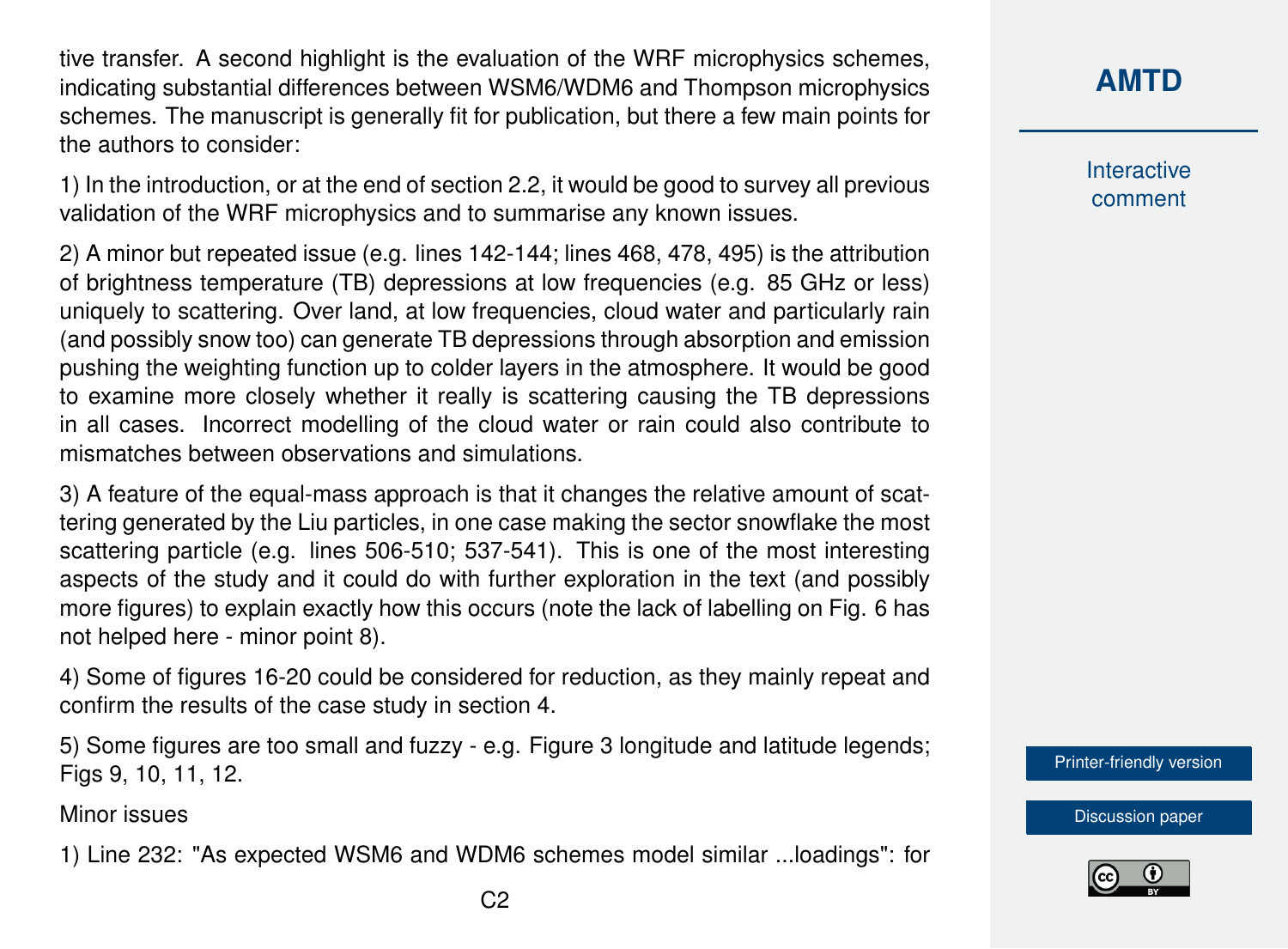the benefit of the reader, could the reason be restated here, instead of just saying "as expected"?

2) Line 308-311: "The only computationally realistic approach is to assume a oneshape model". This statement could be challenged: an ensemble of particles could be used without much additional computational effort - for example something like the Baran (2009) ensemble.

3) Lines 338-339, 445-447. In both these areas the question arises "are both snow and graupel simulated using the same Liu particle habit?" The answer is probably yes, but it would be worth (re?)-stating this for the benefit of the reader.

4) Line 524: "The higher the window channel" - higher what? frequency?

5) Line 602-603: "WDM6 leads to excesive scattering at > 19 GHz". This is not obvious to me. At 37 GHz WDM6 is the only model to generate TB depressions as low as observed, albeit over a wider area than observed. At 89 GHz, none of the schemes generates sufficient TB depression.

6) Line 603-604: "Figure 14 shows good agreement" - this could be restated in more depth and a little more critically. For example there is the broader spread of TB depressions generated by THOM, versus perhaps too-narrow areas of TB depression from the other schemes. As in Fig. 13, none of the schemes have deep enough depressions at 89 GHz.

7) Line 709-710: poor wording in this sentence suggests that the Liu habits all have the same bulk scattering properties - please rephrase.

8) Figure 6 has no key for the black dashed line in the left panels, or the significance of solid versus dashed in the right panel.

9) Figure 8 needs a key to the black dashed line.

10) The many figures featuring chi-squared ststs are not all consitent in terms of the y

Interactive comment

[Printer-friendly version](http://www.atmos-meas-tech-discuss.net/amt-2017-67/amt-2017-67-RC1-print.pdf)